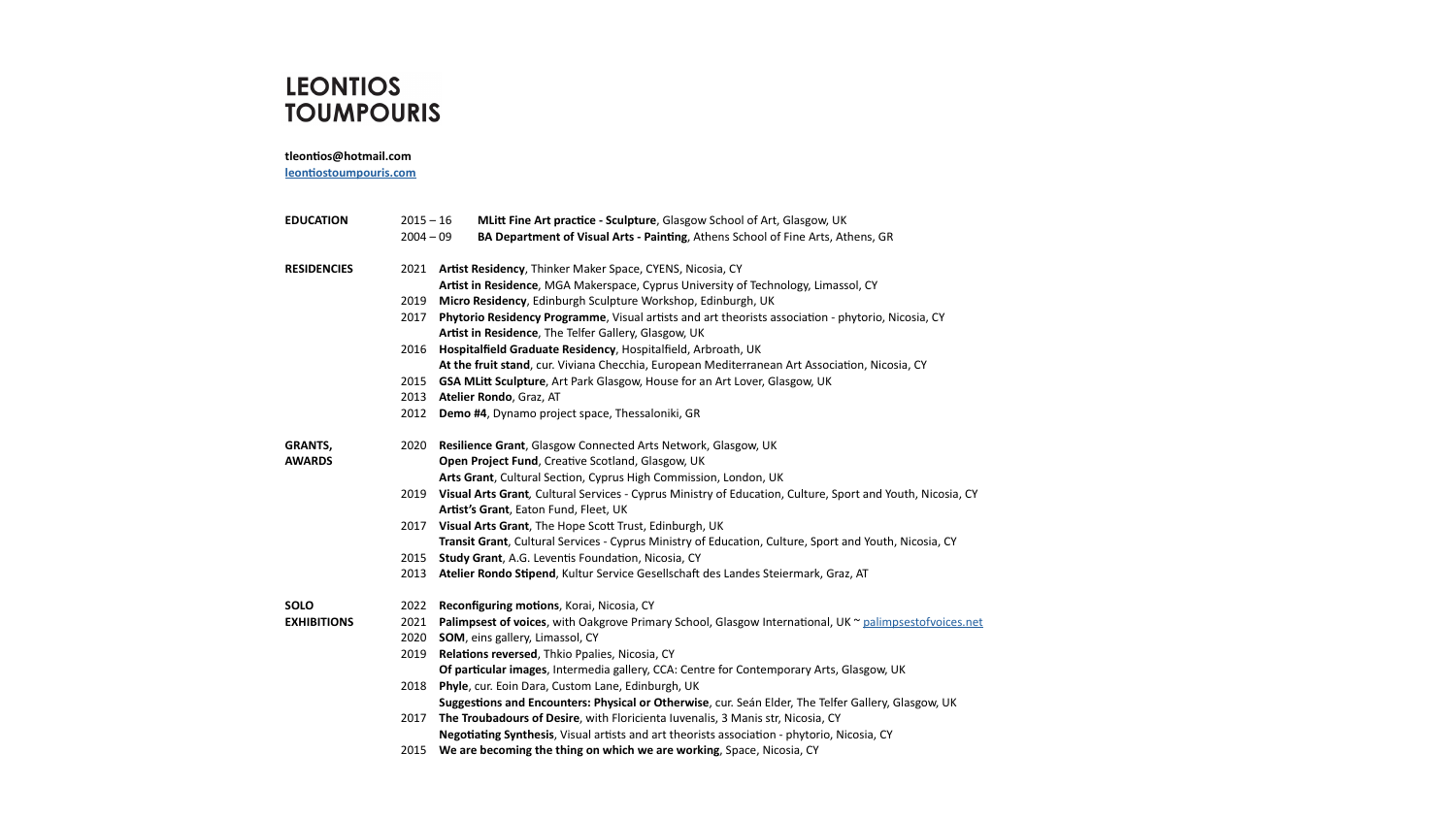| <b>SELECTED</b>       |      | 2019 It moves and it shouts, cur. Panos Giannikopoulos, Haus N, Athens, GR                                    |
|-----------------------|------|---------------------------------------------------------------------------------------------------------------|
| <b>GROUP</b>          |      | Hypersurfacing, cur. Marina Christodoulidou, Nicosia Municipal Arts Centre, CY                                |
| <b>EXHIBITIONS</b>    |      | 2018 Phase 2, Drive Drive, Nicosia, CY                                                                        |
|                       |      | Home Of Multiple Occupancy, Transmission gallery, Glasgow, UK                                                 |
|                       |      | Impulses of inalienability, eins gallery, Limassol, CY                                                        |
|                       |      | 2017 Communicating Vessels, cur. Julia Geerlings, Thkio Ppalies, Nicosia, CY                                  |
|                       |      | Field of Wheat, Transmission gallery, Glasgow, UK                                                             |
|                       |      | On Residual Agencies, screening, Edinburgh Art Festival, Morningside United Church, Edinburgh, UK             |
|                       |      | NSK State Pavilion, 57th Venice Biennale, Palazzo Ca' Tron, IUAV University, Venice, IT                       |
|                       | 2016 | A So Disastrous Pathos, St Mary's Cathedral, Glasgow, UK                                                      |
|                       |      | Going Public, Tontine, Glasgow, UK                                                                            |
|                       |      | Oscillate me widely, The Whisky Bond, Glasgow, UK                                                             |
|                       |      | Where the sky and the earth touch (partial view), cur. Viviana Checchia, European Mediterranean Art           |
|                       |      | 2015 GSA MLitt Sculpture, Art Park Glasgow, House for an Art Lover, Glasgow, UK                               |
|                       |      | The Pig Rock Bothy Project, Scottish National Gallery of Modern Art, Edinburgh, UK                            |
|                       |      | A Natural Oasis, cur. Alessandro Castiglioni and Simone Frangi, Mediterranea 17 Young Artists Biennale        |
|                       |      | The Voices of the Sirens, cur. Alessandro Castiglioni, Rita Canarezza & Pier Paolo Coro, Gustavo Bacarisa     |
|                       |      | Notifications, cur. Christos Kyriakides, Space, Nicosia, CY                                                   |
|                       |      | Exercises in Orientation, Peltz gallery, Birkbeck's School of Arts, London, UK                                |
|                       | 2014 | A Natural Oasis/Ephemeral works, Piazzetta Alceste Ferri, Montegiardino, SM                                   |
|                       |      | Aegeanale 2014, Kivotos Art Projects, cur. Sozita Goudouna, Mykonos, GR                                       |
|                       |      | Skouze3 booth, cur. Eva Marathaki, Art Athina 2014, Athens, GR                                                |
|                       |      | Rooms 2014, cur. Charis Kanellopoulou, St. George Lycabettus hotel, Kappatos gallery, Athens, GR              |
|                       |      | Mediterranea 16, CAMP, Athens, GR                                                                             |
|                       |      | 2013 /ti'tano/, cur. Alessandro Castiglioni, Titano Theatre, SM                                               |
|                       |      | Other indications, Transcapes / The Halted Traveller, cur. Maria Loizidou, Elena Parpa, Nicosia Municipa      |
|                       |      | Thrills and Chills, CAN gallery, Athens, GR                                                                   |
|                       |      | Summer Confluence, G69 gallery, Graz, AT                                                                      |
|                       |      | Aegeanale 2013, Kivotos Art Projects, cur. Sozita Goudouna, Mykonos, GR                                       |
|                       |      | Errors Allowed, Mediterranea 16 Young Artists Biennale, Ancona, IT                                            |
|                       |      | Out of The Box Intermedia booth, cur. Sozita Goudouna, Art Athina 2013, Athens, GR                            |
| <b>PARTICIPATIONS</b> | 2021 | CCFT - nomadic on-line dialogue 2 - new fluid territories, Buffer Fringe, Nicosia, CY                         |
|                       | 2020 | Yours faithfully, A Collective Library project by phytorio, Visual artists and art theorists association - ph |
|                       | 2019 | Athens Art Book Fair, Athens, GR                                                                              |
|                       |      | Radiophrenia 2019, FM art radio station broadcasting in Glasgow, UK                                           |
|                       |      | Open studio, Edinburgh Sculpture Workshop, Edinburgh, UK                                                      |
|                       |      | Of speculative indications, artist talk, Special collections, Univeristy of Glasgow Library, Glasgow, UK      |
|                       | 2015 | Performing History, workshop, cur. Alessandro Castiglioni, Rita Canarezza & Pier Paolo Coro, Gustavo B        |
|                       |      | Mind the Gap #1, artist talk, cur. Myrto Aristidou, Marina Christodoulidou, Visual artists and art theoris    |

t Association, Nicosia, CY

le, Viafarini, Fabbrica del Vapore, Milano, IT sas gallery, Gibraltar, UK

**Other indications***, Transcapes / The Halted Traveller*, cur. Maria Loizidou, Elena Parpa, Nicosia Municipal Arts Centre, Nicosia, CY

*2 Pollectio, Nicosia, CY* 

Bacarisas gallery, Gibraltar, UK **ists association - phytorio, Nicosia, CY**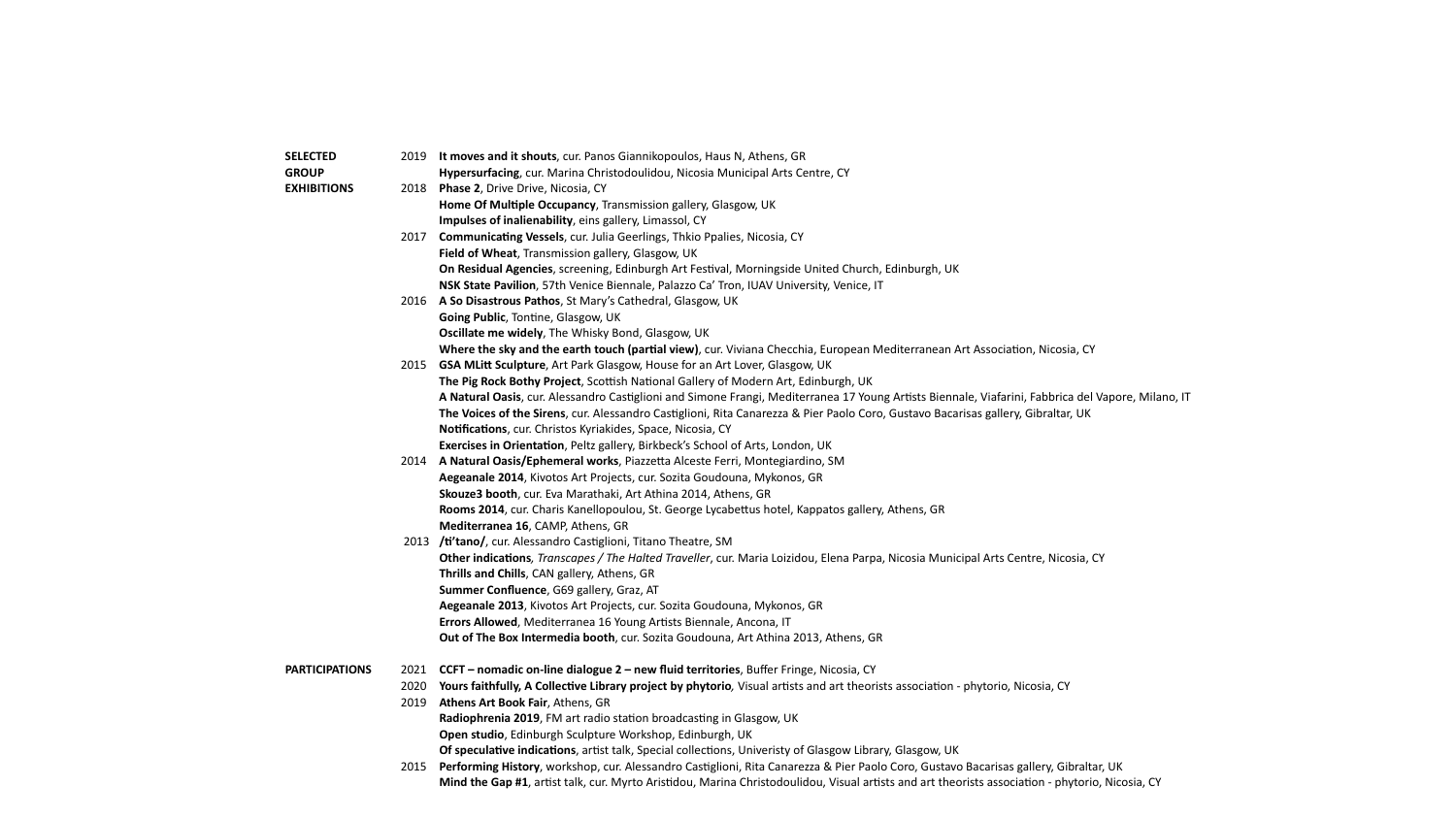|                                      | 2014 | Katalogos, workshop, cur. Alessandro Castiglioni, Simone Frangi, Viafarini, Fabbrica del Vapore, Milano, IT<br>A natural Oasis   Provoc'arte 1991   Proposals for an archive, workshop, cur. Alessandro Castiglioni, Simor    |
|--------------------------------------|------|-------------------------------------------------------------------------------------------------------------------------------------------------------------------------------------------------------------------------------|
|                                      | 2013 | IntuNition, workshop with Lia Haraki and Evi Haraki Mahera, University of Nicosia, Nicosia, CY<br>Day of Open Studios, Atelier Rondo, Graz, AT                                                                                |
|                                      |      | Cyprus International Performance Art Festival, screening within the framework of the festival, European U<br>Loop festival, screening within the framework of the festival, Melina Merkouri Hall, Nicosia, CY                 |
| <b>PUBLICATIONS,</b><br><b>PRESS</b> | 2021 | <b>Κυπριακά Σπίρτα Αφροδίτης (ΚΣΑ)</b> , published on the occasion of the event Κυπριακά Σπίρτα Αφροδίτης, e<br>Limassol, CY                                                                                                  |
|                                      |      | Review of Palimpsest of voices by Andrés Valtierra ~ http://www.daily-lazy.com/2021/08/dl-review-palimp                                                                                                                       |
|                                      | 2020 | Hypersurfacing, exhibition catalogue, Nicosia Municipal Arts Centre, CY                                                                                                                                                       |
|                                      | 2019 | Review of Of Particular images by Tommaso Ranfagni ~ https://www.a-n.co.uk/reviews/of-particular-imag                                                                                                                         |
|                                      | 2018 | Physical or Otherwise: Suggestions and Encounters, published on the occasion of solo show titled Suggesti                                                                                                                     |
|                                      | 2017 | Maria Anastassiou, Seán Elder, James Elkins, Allyson Keehan, Leontios Toumpouris, Glasgow, UK                                                                                                                                 |
|                                      |      | Phytorio Residency Programme 2016 - 17, Visual artists and art theorists association - phytorio, Nicosia, CY<br>MO.17: Young Artists from Cyprus 1, pre-exhibitions catalogue, Visual artists and art theorists association - |
|                                      |      | MO.17: Young Artists from Cyprus 2, exhibitions catalogue, Visual artists and art theorists association - phy                                                                                                                 |
|                                      | 2015 | We are becoming the thing on which we are working – the conversations, texts by Lito Kattou, Elena Parpa                                                                                                                      |
|                                      |      | The Voices of the Sirens, exhibition catalogue, mousse publishing, Little Constellation, Milano, IT                                                                                                                           |
|                                      |      | No Food's Land, Mediterranea 17 Young Artists Biennale, exhibition catalogue, Milano, IT                                                                                                                                      |
|                                      |      | Dialogos Issue 3, Lito Kattou & Leontios Toumpouris, cur. Elena Poughia, Athens, GR                                                                                                                                           |
|                                      | 2014 | Rooms 2014, exhibition catalogue, text by Charis Kanellopoulou, Athens, GR                                                                                                                                                    |
|                                      | 2013 | /ti'tano/, exhibition catalogue, mousse publishing, Little Constellation, Milano, IT                                                                                                                                          |
|                                      |      | Kunstpreise des Landes Steiermark 2013, Graz, AT                                                                                                                                                                              |
|                                      |      | Errors Allowed, Mediterranea 16 Young Artists Biennale, exhibition catalogue, Bjcem, Ancona, IT                                                                                                                               |
|                                      |      | Errors Allowed, Mediterranea 16 Young Artists Biennale, exhibition flyer, text by Pavlos Parakevas, Director                                                                                                                  |
|                                      |      | Nicosia, CY                                                                                                                                                                                                                   |
|                                      |      | Interartive, Issue #55: Art and Mobility, text by Lito Kattou & Leontios Toumpouris, interartive.org                                                                                                                          |
|                                      |      | Collabo-nation, Cyprus Dossier, Issue 5, text by Lito Kattou & Leontios Toumpouris, Nicosia, CY                                                                                                                               |
| <b>CURATING,</b>                     | 2022 | Practices of engagement, talk within the framework of Activating the public space symposium, Visual artists                                                                                                                   |
| <b>PROGRAMMING</b>                   |      | Transitions, artist talk, CYENS Thinker Maker Space, Nicosia, CY                                                                                                                                                              |
|                                      | 2021 | Κυπριακά Σπίρτα Αφροδίτης, event curated by CEL (Christos Kyriakides, Elena Parpa, Leontios Toumpouris)                                                                                                                       |
|                                      |      | Mediations, workshop developed and led by Leontios Toumpouris, MGA Makerspace, Department of Multi                                                                                                                            |
|                                      | 2020 | And oh those eyes that were data-saturated (D-S), online project by Leontios Toumpouris and the Cyprus H                                                                                                                      |
|                                      | 2019 | Acts of recognition, screening cur. Leontios Toumpouris, Thkio Ppalies, Nicosia, CY                                                                                                                                           |
|                                      |      | Relations, live sound performance by DJ and sound designer Alex Tomb, cur. Leontios Toumpouris, Thkio Pp                                                                                                                      |
|                                      |      | Of sharing, a three-day workshop for children developed and led by Leontios Toumpouris, Glasgow Univers<br>Glasgow, UK                                                                                                        |
|                                      |      | Of speculative indications, curation of public display accompanied by an artist talk, Special Collections, Uni                                                                                                                |

imone Frangi, Montegiardino, SM

**Pan University, Nicosia, CY** 

*n<sub>S</sub>*, edited by Christos Kyriakides, Elena Parpa, Leontios Toumpouris, Gabriel Koureas,

**Review of Palimpsest of voices by Andrés Valtierra** ~ <http://www.daily-lazy.com/2021/08/dl-review-palimpsest-of-voices-online.html>

 2019 **Review of Of Particular images by Tommaso Ranfagni** ~ [https://www.a-n.co.uk/reviews/of-particular-images-reviewed-by-tommaso-ranfagni](https://www.a-n.co.uk/reviews/of-particular-images-reviewed-by-tommaso-ranfagni/) 2018 **Physical or Otherwise: Suggestions and Encounters**, published on the occasion of solo show titled *Suggestions and Encounters: Physical or Otherwise*, texts by Lampros Alexopoulos,

 $\mathsf{ion}$  - phytorio, Nicosia, CY - phytorio, Nicosia, CY **Parpa, Leontios Toumpouris, Nicosia, CY** 

**Ector of the Cultural Services - Cyprus Ministry of Education, Culture, Sport and Youth,** 

**CURATING,** 2022 **Practices of engagement**, talk within the framework of *Activating the public space* symposium, Visual artists and art theorists association - phytorio, Nicosia, CY

*buris*) and Gabriel Koureas, Cyprus University of Technology, Limassol, CY Multimedia and Graphic Arts, Cyprus University of Technology, Limassol, CY **Prus High Commission in the UK – Cultural Section** 

**Relations**, Nicosia, CY iversity Library, CCA: Centre for Contemporary Arts, Glasgow Sculpture Studios,

, Univeristy of Glasgow Library, Glasgow, UK